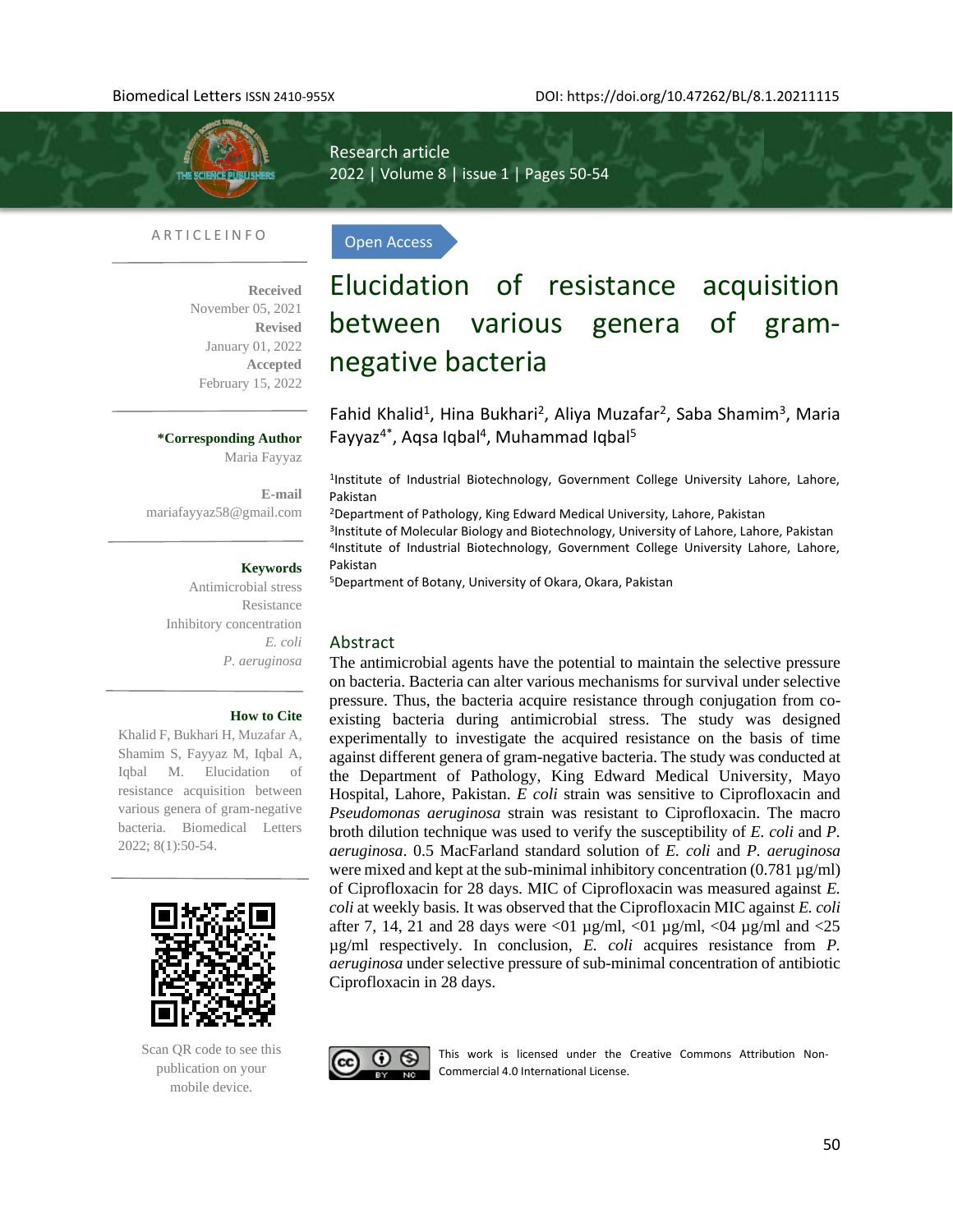# **Introduction**

Antibiotic resistance is defined as ability of the bacterial pathogen to develop and acquire resistance to an antibiotic [\[1\]](#page-4-0). The resistance evolution among the bacterial pathogens is recognized as a major health risk to the human population. Antibiotic resistance pathogens have been identified in hospital and also in the community environment. Multi-drug resistance organisms adversely affect the patients [\[2\]](#page-4-1). The mortality rate of multidrug resistant infection are susceptible to antibiotics [\[3\]](#page-4-2). Approximately, 23,000 Americans died each year due to antibiotic resistant diseases, according to the Centers for Disease Control and Prevention (CDCP). Each year, almost \$2.2 billion USD invested on antibiotic-resistant diseases [\[4\]](#page-4-3). The overuse of antibiotics is a key factor of antibiotic resistance development as microorganisms become resistant to medications administered more frequently than required [\[5\]](#page-4-4). The CDCP suggested that the inadequate antibiotic prescription is a reason of antimicrobial resistance development in United States of America [\[6\]](#page-4-5). Antibiotic-resistant infections are caused by self-medication [\[7\]](#page-4-6). Usually, the patients follow the prescription for bacterial infections and failing to complete the antibiotic course [\[8\]](#page-4-7). The bacterial resistance is divided into two categories as intrinsic and acquired [\[9\]](#page-4-8). The intrinsic resistance develops through the interaction of pathogens with the environment. Therefore the coresident bacteria alter the working mechanism leads to develop the resistance [\[10\]](#page-4-9). Proteus*, Morganella morganii* and Serratia are intrinsically resistant to antibiotic colistin [\[11\]](#page-4-10). The acquired resistance refers to antibiotic's resistant development through different microorganisms.

Various processes, including chromosomal mutations, plasmid alterations, decreased the permeability of drugs, increased efflux of drugs, and target site modifications are used by the bacteria to gain resistance to antibiotics [\[12\]](#page-4-11). The mutations are the primary source to acquire resistance. The bacteria acquire antibiotic-resistant genes from other antibiotic-resistant bacteria through horizontal gene transfer. The bacterial plasmid serves as a platform for assembling and amplifying an array of antibiotic resistance genes [\[13\]](#page-4-12).

Bacteria can be killed and inhibited by applying antibiotics. The antibiotic resistance has become a global problem. The pathogens having antibiotic resistance are a significant source of bioterrorism [\[14\]](#page-4-13). It was estimated that the world economy would lose \$100 trillion as a result of an estimated 300 million

premature deaths from antibiotic-resistant illnesses [\[2\]](#page-4-1). The infection resistant to drugs produce a higher death toll than do infections responsive to medicines [\[5,](#page-4-4) [7\]](#page-4-6). Horizontal gene transfer is performed through conjugation, transduction, and transformation. [\[15\]](#page-4-14). In conjugation, the plasmid facilitates the transmission of genetic material. Bacteriophages are utilized in the transduction process. The extracellular DNA material from dead bacteria is utilized by other bacteria during transformation [\[16\]](#page-4-15).

In present study, the efforts were initiated through the analyses of *E. coli* strain and *Pseudomonas aeruginosa* strains against Ciprofloxacin. The current study revealed the resistance genes from *Pseudomonas aeruginosa* plasmid. The purpose of this study was to investigate the time required for resistance acquisition amongst various genera of gram-negative bacteria.

## **Materials and Methods**

The study was conducted at the Department of Pathology, King Edward Medical University, Mayo Hospital, Lahore, Pakistan.

#### *Sample selection and processing*

#### *Inclusion criteria*

The pure single strain of *E. coli* was sensitive against Ciprofloxacin while as the pure single strain of *P. aeruginosa* was resistant against it. Ciprofloxacin was isolated in the clinical-pathological laboratory of King Edward Medical University, Lahore, Pakistan.

#### *Exclusion Criteria*

The resistant strain of *E. coli* and the sensitive strain of *P. aeruginosa* to Ciprofloxacin were excluded.

#### *Methodology*

The MIC of the antibiotic Ciprofloxacin was determined by using the Kirby Bauer method and the macro broth dilution method was used against the sensitive strain of *E. coli* and resistant strain of *P. aeruginosa*. Kirby Bauer method and the macro broth dilution method confirmed the susceptibility of *E. coli* and resistance of *P. aeruginosa* against the antibiotic agent Ciprofloxacin. 0.5 MacFarland standard solutions of *E. coli* and *P. aeruginosa* were made separately. 0.5 MacFarland standard solutions of *E. coli* and *Pseudomonas aeruginosa* was combined at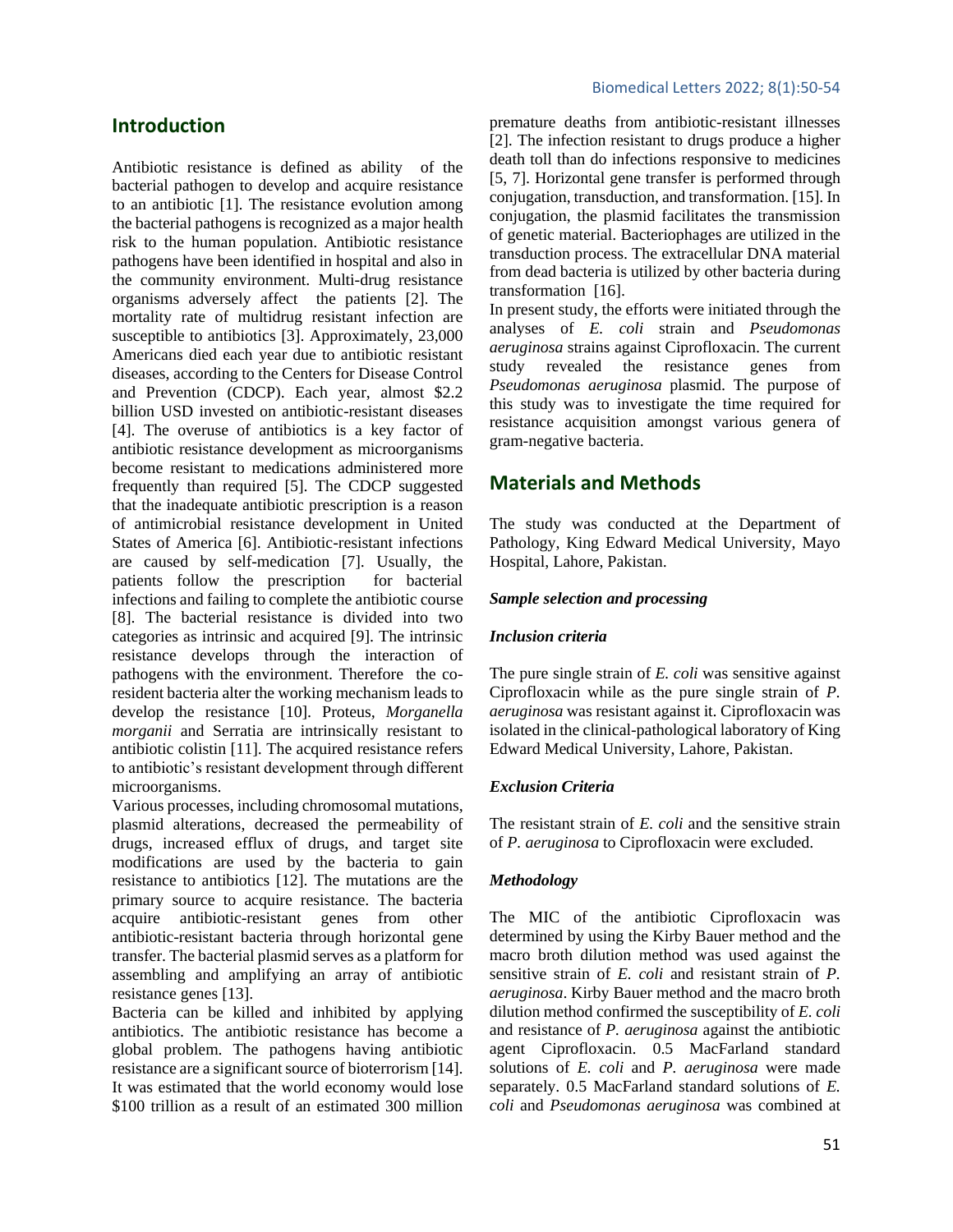the subminimal inhibitory concentration of Ciprofloxacin against *E. coli* determined by using the formula  $C_1V_1=C_2V_2$ . The  $C_1$  Is the concentration of stock antibiotic agent while the  $V_1$  is the volume from stock antibiotic agent. The  $C_2$  is the working concentration of the antibiotic agent and the  $V_2$  is the final working volume. The concentration of the antibiotic agent was 200 µg/ml. The working concentration of the antibiotic agent and sub minimal inhibitory concentration was 0.781 µg/ml. The final working volume was 2 ml.

The  $V_2 - V_1 (2 \text{ ml} - 0.008 \text{ ml})$ , volume of broth needed for dilution was 1992 µl. The susceptible *E. coli* and resistant *Pseudomonas aeruginosa* were maintained together under the sub minimal inhibitory concentration of 4 weeks at 37° C temperature.

#### *Macro broth dilution method*

Antibiotic susceptibility testing (AST) was comprised, and the stock solution of the antimicrobial agents were prepared. An antimicrobial agent in a doubling dilution was performed and specimens of inoculums obtained from isolated colonies followed by insulation, incubation and interpretations.

#### *Stock preparation of antimicrobial agents*

The accessible antimicrobial powders prepared the stock of the antimicrobial agent. The quantity of the antimicrobial agent required for the AST process was determined by applying the formula: Weight (mg) = Volume  $\times$  Concentration

### *Potency*

The concentration of the antimicrobial agent in the stock solution was ten times greater than the concentration to be tested.

## *Preparation of double dilutions of antimicrobial agent*

For the measurement of AST, a sterile tube with a diameter of 13-19 mm was used. The tubes were closed with a loose caps screw. The final volume of 1 ml minimum was prepared through the double dilution method of antimicrobial agent in broth volumetrically.

### *Inoculum from isolated colonies*

18-24 hours agar plate was selected to prepare the inoculum suspension in broth from the isolated colonies of *E. coli*. The turbidity of inoculum suspension in broth was adjusted according to the turbidity equivalent to 0.5 MacFarland standards. The resultant in a suspension contained approximately 1-  $2\times10^{16}$  colony-forming units. The turbidity of the inoculum tube was compared with the McFarland standard tube. After 15 minutes of inoculum preparation; the suspension was diluted in broth.

#### *Inoculation*

Each tube holding 1 ml of antimicrobial agent in the diluent series (as well as a positive control tube containing only broth) was inoculated with 1 ml of the adjustable inoculum. For 24 hours, the infected tubes were incubated at 37°C in an incubator.

### *Interpretations*

After 24 hours, the growth in the tubes was compared with the positive control in which an antimicrobial agent was not added. The definite turbidity and the amount of growth occurred in the positive control tube confirmed the validity of the analyses. MIC was defined as the lowest concentration at which an isolated strain of *E. coli* was fully inhibited (as proved by the absence of visible growth).

## **Results**

The MIC results of Ciprofloxacin were observed against *E. coli* (**Table 1**). The subculture of the inoculated broth after 7, 14, 21, and 28 days were also analyzed. The minimal inhibitory concentration of Ciprofloxacin against *E. coli* sub-cultured at day 1, 7, 14 and 28 days were observed, and sensitivity was observed (**Table 2**). Interestingly, it was observed that there were considerable changes occurred after every seven days.

The MIC of ciprofloxacin against *E. coli* at day 1<sup>st</sup> was <01ug/ml. The MIC measured at days 7 and 14 was also <01ug/ml. However, the MIC measured at the day  $21^{st}$  was <3ug/ml. The MIC measured at day 28 was <25ug/ml. An all-encompassing MIC against *E. coli* was determined by analyzing the colonies that were isolated by sub-culturing the previously produced inoculum, held for 28 days.

## **Discussion**

The antimicrobial agents are important therapeutic tools available in both human and veterinary medicine for the management and treatment of a wide range of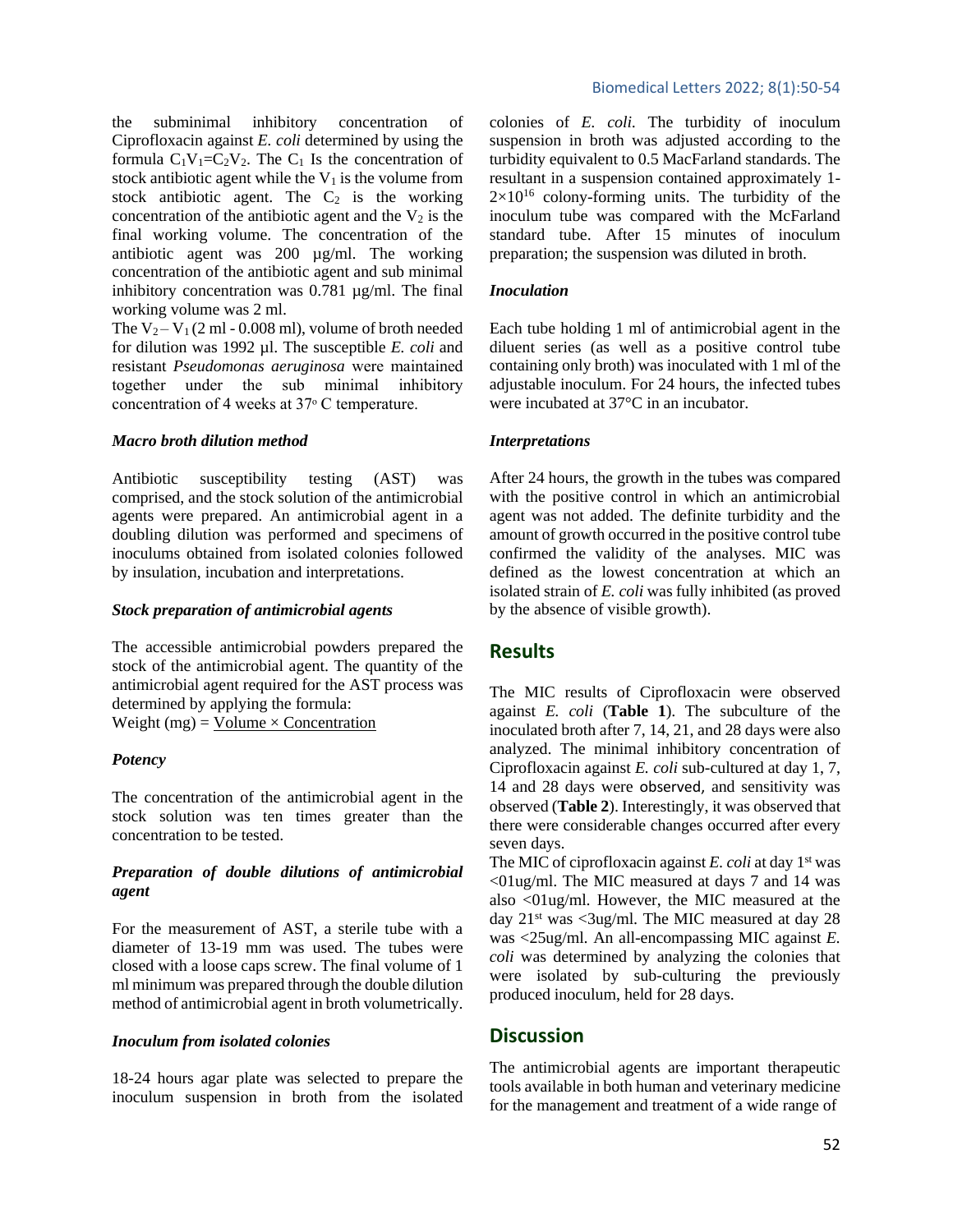| <b>MIC by Kirby Bauer Method</b> |               |                 |                        |                        |  |  |  |  |  |  |
|----------------------------------|---------------|-----------------|------------------------|------------------------|--|--|--|--|--|--|
| Time                             | Disk          | Concentration   | Growth                 | Interpretation         |  |  |  |  |  |  |
| $1st$ Day                        | Ciprofloxacin | $5\mu g/ml$     | Inhibited              | Sensitive              |  |  |  |  |  |  |
| $7th$ Day                        | Ciprofloxacin | $5\mu g/ml$     | Inhibited              | Sensitive              |  |  |  |  |  |  |
| $14th$ Day                       | Ciprofloxacin | $5\mu g/ml$     | <b>Inhibited</b>       | Sensitive              |  |  |  |  |  |  |
| $21st$ day                       | Ciprofloxacin | $5\mu g/ml$     | Intermediate inhibited | Intermediate sensitive |  |  |  |  |  |  |
| 28 <sup>th</sup> Day             | Ciprofloxacin | $5u\frac{g}{m}$ | uninhibited            | resistant              |  |  |  |  |  |  |

**Table 1:** Minimal inhibitory concentration by disk diffusion method of 1, 7, 14, 21 and 28 days.

**Table 2:** MIC by macro broth dilution method of Ciprofloxacin at 1, 7, 21, 28 days.

| <b>MIC by Macro Broth Dilution Method</b> |     |     |     |      |      |       |       |       |                    |             |  |
|-------------------------------------------|-----|-----|-----|------|------|-------|-------|-------|--------------------|-------------|--|
| <b>Antibiotic dilution</b>                | 1:1 | 1:2 | 1:4 | 1:8  | 1:16 | 1:32  | 1:64  | 1:128 | $+ve$ control      | -ve control |  |
| Antibiotic Conc. $(\mu g/ml)$             | 100 | 50  | 25  | 12.6 | 6.25 | 3.125 | 1.562 | 0.781 | $Broth + inoculum$ | Only broth  |  |
| Bacterial growth (Day 1)                  |     |     |     |      |      |       |       |       |                    |             |  |
| Bacterial growth (Day 7)                  |     |     |     |      |      |       |       |       |                    |             |  |
| Bacterial growth (Day 14)                 |     |     |     |      |      |       |       |       |                    |             |  |
| Bacterial growth (Day 21)                 |     |     |     |      |      |       |       |       |                    |             |  |
| Bacterial growth (Day 28)                 |     |     |     |      |      |       |       |       |                    |             |  |

bacterial infectious diseases. However, during the last several decades, the widespread use and misapplication of antimicrobial drugs in both human and veterinary medicine had resulted in the rise of bacteria strains that were no longer susceptible to antimicrobial treatment.

The antimicrobial resistant bacterial infections have an influence on both animal and human health transferred through food. The antimicrobial-resistant bacterial infection of the urinary tract, gut and lungs had caused the prolonged recovery. Antibiotic resistance has emerged as the most terrifying threat to health-care professionals [\[4\]](#page-4-3). The antimicrobial resistant can be natural and acquired through genetic mutation and horizontal gene transfer. Bacteria acquire resistance through a process of selective pressure of antibiotics. The non-resistant bacteria die off leaving only the resistant bacteria to flourish identical. The resistant bacteria showed high growth rate and share their antimicrobial resistance genes to the susceptible bacteria against the antibiotics. The study was designed to measure the time of horizontal gene transfer occurred between the different genera of gram-negative bacteria. For this purpose, two different gram-negative bacteria (*E. coli* and *P. aeruginosa*) were isolated in the clinical-pathological laboratory. *E. coli* strain was susceptible to antimicrobial agent ciprofloxacin and *P. aeruginosa* was resistant. *E. coli* and *P. aeruginosa* strains were kept together under the selective pressure of sub minimal inhibitory concentration of 0.781  $\mu$ g/ml for 4 weeks. The MIC of *E. coli* initially measured by Macro broth dilution was <4 µg/ml. The *E. coli* strain was initially sensitive to ciprofloxacin and became

resistant after 28 days. The horizontal gene transfer has occurred between *E. coli* and *P. aeruginosa* through conjugation. The *E. coli* strain acquired the antibiotic resistance genes from *P. aeruginosa* by conjugation through horizontal gene transfer. After 28 days, the MIC of *E. coli* was <25 µg/ml measured by the Macro broth dilution method. The MIC by Macro broth dilution method was measured after subculturing the inoculating broth on MacConkey agar for the single pure colony.

It has been evidenced that the bacteria pass through the intestine, the normal flora of the intestine not only share antimicrobial resistance genes among themselves but also communicate with the bacteria causing antimicrobial resistance. The antibiotics are given to the animals indiscriminately to enhance their growth. The antibiotic-resistant animals enter the food chain and the transfer of bacteria to the human colon through their undercooked meat. The antibiotics resistance bacteria interact with bacteria of the intestine and exchange their resistance genes among themselves to acquire resistance against the antibiotics. After that, a chain of antibiotic resistance bacteria develops from animal to human. The current study provides valuable information about the antibiotic resistance in hospital settings. The study reveals that a major cause of death in hospital settings is due to antibiotic-resistant bacterial infection spread through conjugation by horizontal gene transfer, causing prolonged treatment and no recovery from resistant bacterial infections. Eventually, this study provides the evidence which supports the theoretical arguments that antibiotic resistant infections are increasing day by day due to the overuse and misuse